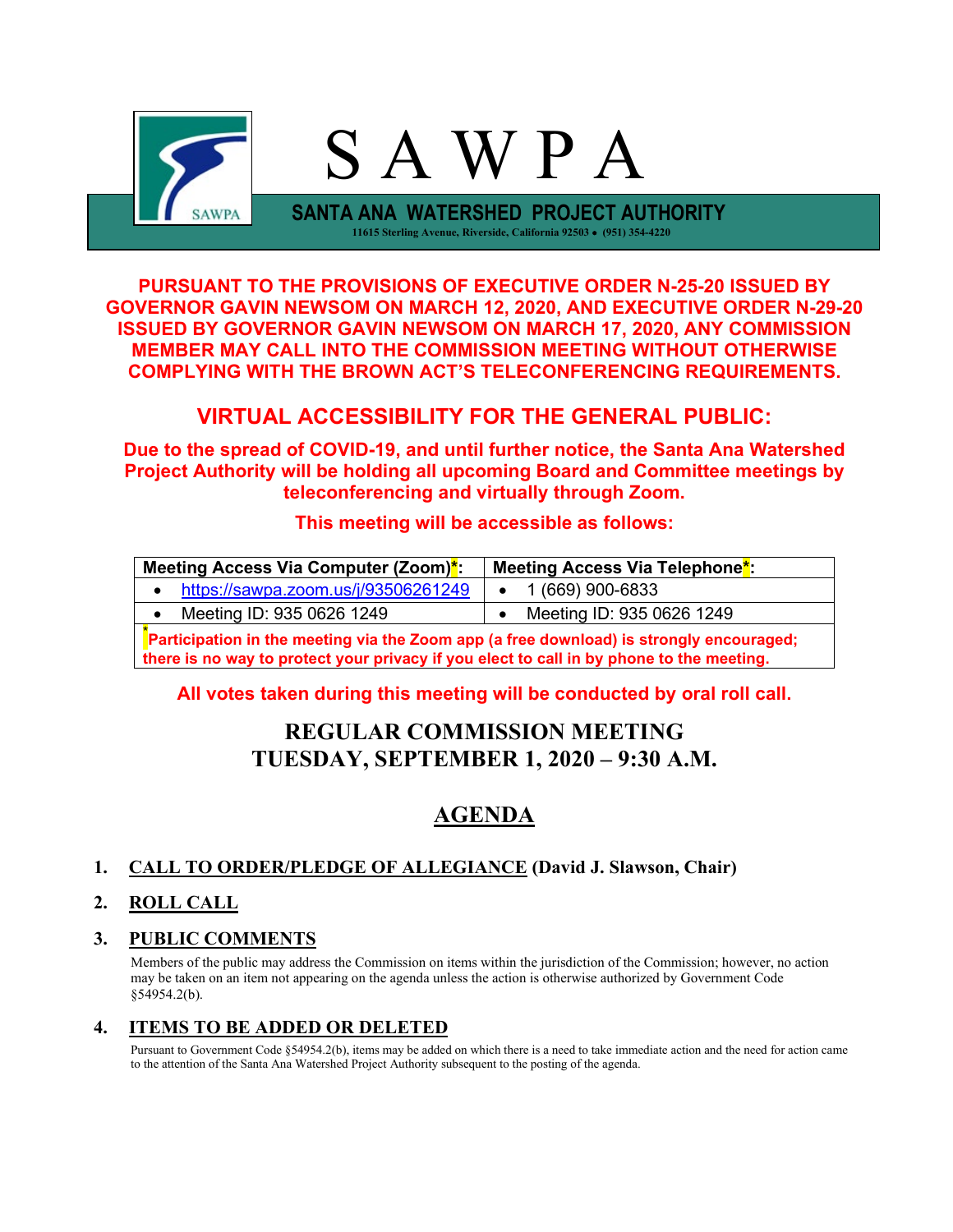SAWPA Commission Regular Meeting Agenda September 1, 2020 Page 2

## **5. CONSENT CALENDAR**

All matters listed on the Consent Calendar are considered routine and non-controversial and will be acted upon by the Commission by one motion as listed below.

- **A. APPROVAL OF MEETING MINUTES: JULY 21, 2020 Recommendation:** Approve as posted.
- **B. TREASURER'S REPORT – JUNE 2020 Recommendation:** Approve as posted.
- **C. TREASURER'S REPORT – JULY 2020 Recommendation:** Approve as posted.

#### **6. WORKSHOP DISCUSSION AGENDA**

**A. LEGISLATIVE REPORT Presenter:** Michael Boccadoro, President, West Coast Advisors. **Recommendation:** Receive and file.

#### **7. NEW BUSINESS**

#### **A. 2019 SANTA ANA RIVER WATERSHED SUSTAINABILITY ASSESSMENT (CM#2020.55)**

**[This item is subject to the provisions of Project Agreement 25] Presenter:** Ian Achimore **Recommendation:** Adopt the 2019 Santa Ana River Watershed Sustainability Assessment.

#### **B. ASSESSING HOMELESSNESS IMPACT ON WATER QUALITY, RIPARIAN AND AQUATIC HABITAT IN UPPER SANTA ANA RIVER WATERSHED | TASK 2 REPORT (CM#2020.56)**

**[This item is subject to the provisions of Project Agreement 25] Presenter:** Mark Norton **Recommendation:** (1) Receive and file this status report regarding the Task 2 Report for Assessing Homelessness Impact on Water Quality, Riparian and Aquatic Habitat in Upper Santa Ana River Watershed as prepared by GEI Consultants; and, (2) support possible inclusion of initial Phase 1A in SAWPA FY 21-22 Budget.

**C. ACCOMPLISHMENTS 2020 | GOALS 2021 Presenter:** Rich Haller **Recommendation:** Receive and file.

## **8. INFORMATIONAL REPORTS**

**Recommendation:** Receive for information.

- **A. CASH TRANSACTIONS REPORT – JUNE 2020 Presenter:** Karen Williams
- **B. INTER-FUND BORROWING – JUNE 2020 (CM#2020.54) Presenter:** Karen Williams
- **C. PERFORMANCE INDICATORS/FINANCIAL REPORTING – JUNE 2020 (CM#2020.53) Presenter:** Karen Williams
- **D. GENERAL MANAGER REPORT – AUGUST 2020**